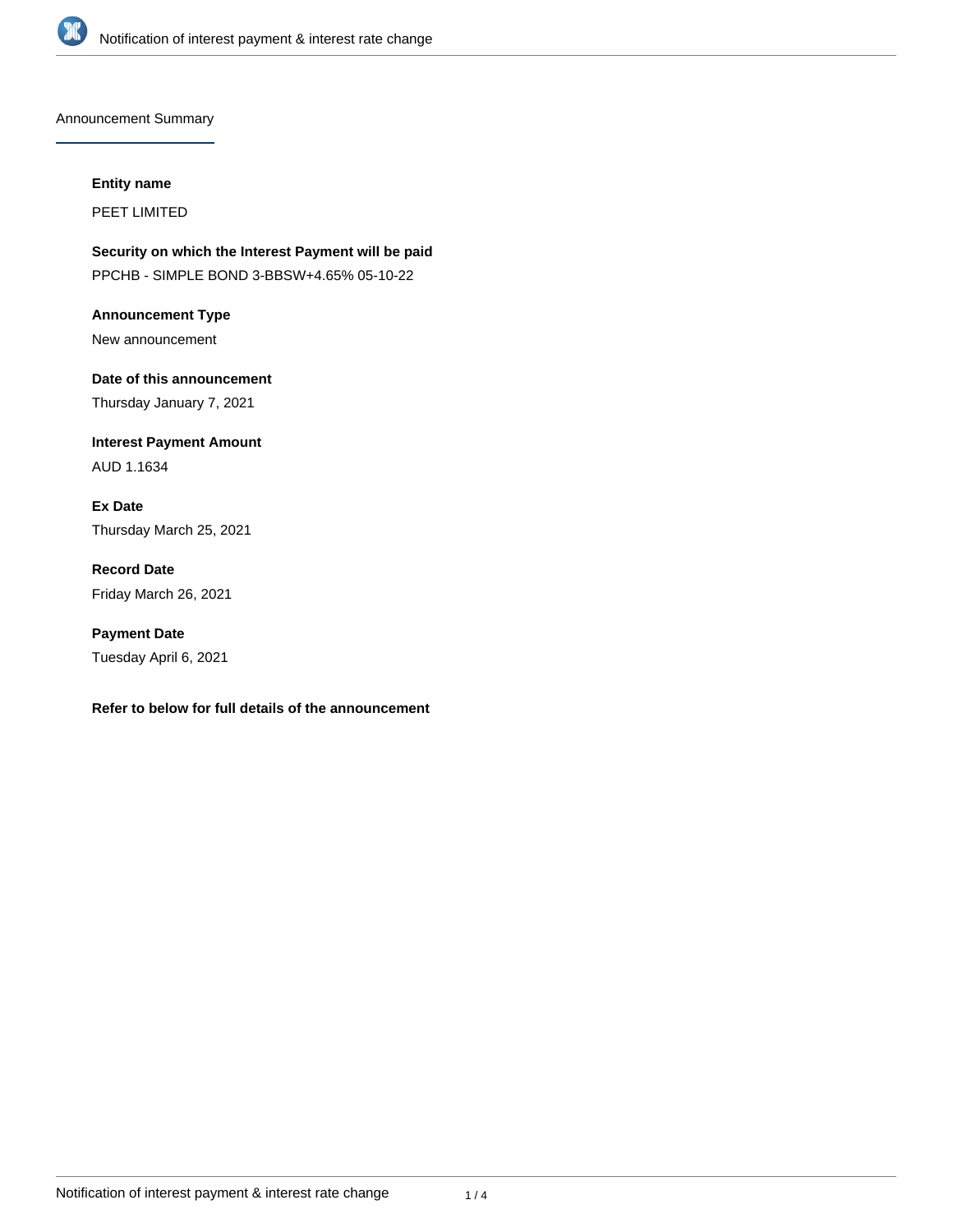

Announcement Details

Part 1 - Entity and announcement details

### **1.1 Name of +Entity**

PEET LIMITED

**1.2 Registered Number Type** ABN

**Registration Number**

56008665834

# **1.3 ASX issuer code**

PPC

## **1.4 The announcement is**

New announcement

### **1.5 Date of this announcement**

Thursday January 7, 2021

**1.6 ASX +Security Code for Interest Payment** PPCHB

**ASX +Security Description** SIMPLE BOND 3-BBSW+4.65% 05-10-22

Part 2A - Interest period dates and interest payment details

| 2A.1 Payment date                                              | 2A.2 + Record Date                                                           |
|----------------------------------------------------------------|------------------------------------------------------------------------------|
| Tuesday April 6, 2021                                          | Friday March 26, 2021                                                        |
| 2A.3 Ex-Date                                                   | 2A.4 First day of payment period                                             |
| Thursday March 25, 2021                                        | Tuesday January 5, 2021                                                      |
| 2A.5 Last day of payment period                                | 2A.6 Number of days in the payment period                                    |
| Monday April 5, 2021                                           | 91                                                                           |
| 2A.7 Interest rate expressed as a per annum rate<br>4.666400 % | 2A.8 Interest rate pro-rated for the number of days in the<br>payment period |
|                                                                | 1.163400 %                                                                   |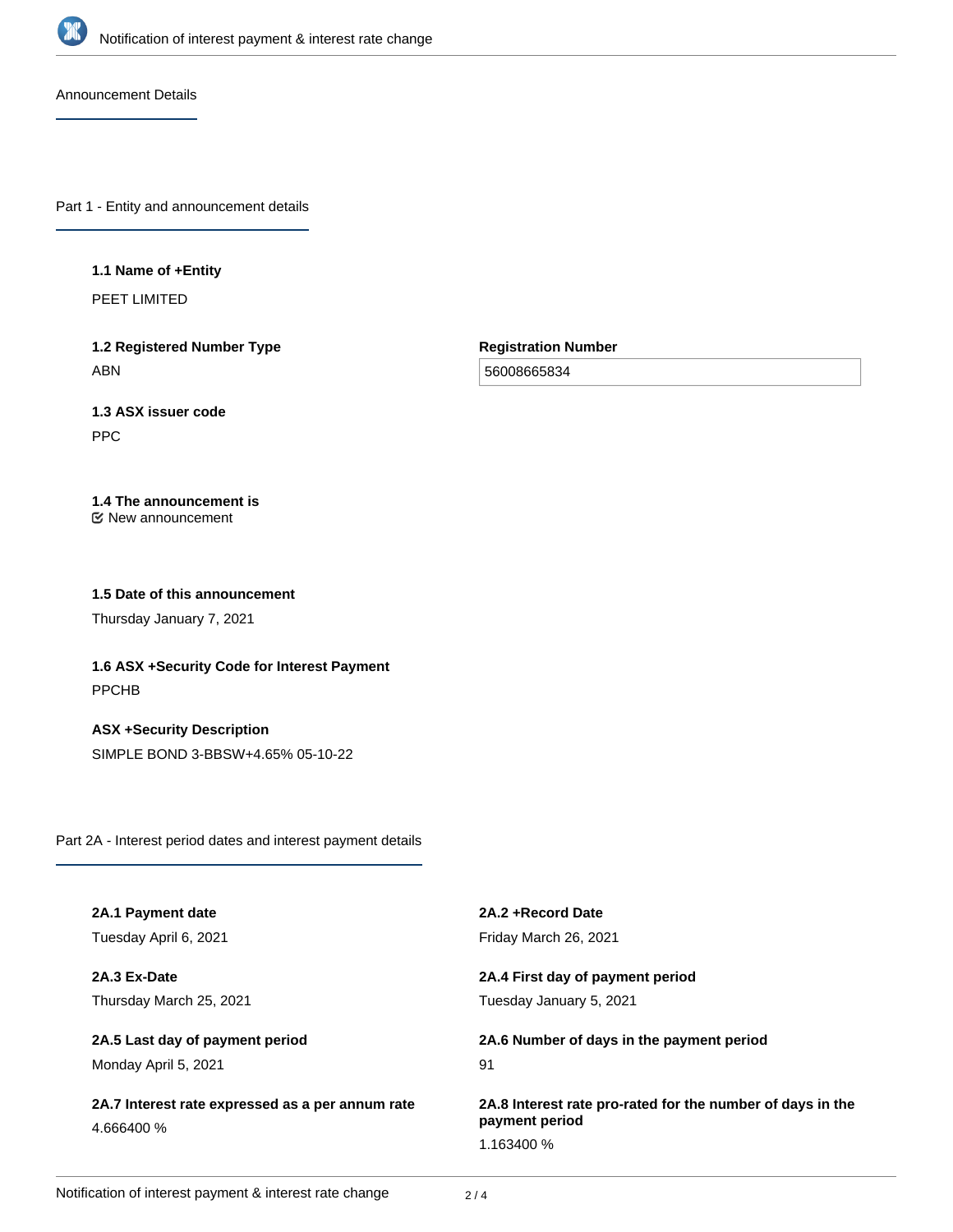### **2A.9 Currency in which the interest payment is made ("primary currency")**

AUD - Australian Dollar

### **2A.10 Interest payment amount per +security**

AUD 1.16340000

### **2A.10(i) Comment on how the interest payment amount per security is calculated**

Interest = Interest Rate x Face Value x Day Count Fraction

**2A.11 Are any of the below approvals required for the interest payment before business day 0 of the timetable?**

- **Security holder approval**
- **Court approval**
- **Lodgement of court order with +ASIC**
- **ACCC approval**
- **FIRB approval**
- **Another approval/condition external to the entity required before business day 0 of the timetable for the interest payment.**

No

**2A.12 Is the interest payment franked?** No

**2A.13 Is the interest payment payable in the form of +securities rather than cash?** No

**2A.14 Does the entity have arrangements relating to currency in which the interest payment is paid to security holders that it wishes to disclose to the market?** No

**2A.15 Is there a principal amount payment component payable? K** No

Part 3 - Floating rate +securities - details of interest rate applicable to the payment notified in Part 2A

#### **3.1 Date interest rate is set**

Wednesday January 6, 2021

#### **3.2 Comments on how the date that interest rate is set is determined**

As per the terms of the replacement Offer Specific Prospectus dated 22 June 2017.

#### **3.3 Interest base rate**

0.0164 %

#### **3.4 Comments on how interest base rate is set**

90-Day BBSW rate on the date the Interest Rate is set.

### **3.5 Interest margin**

4.6500 %

### **3.6 Comments on how interest margin is set**

As per the terms of the replacement Offer Specific Prospectus dated 22 June 2017.